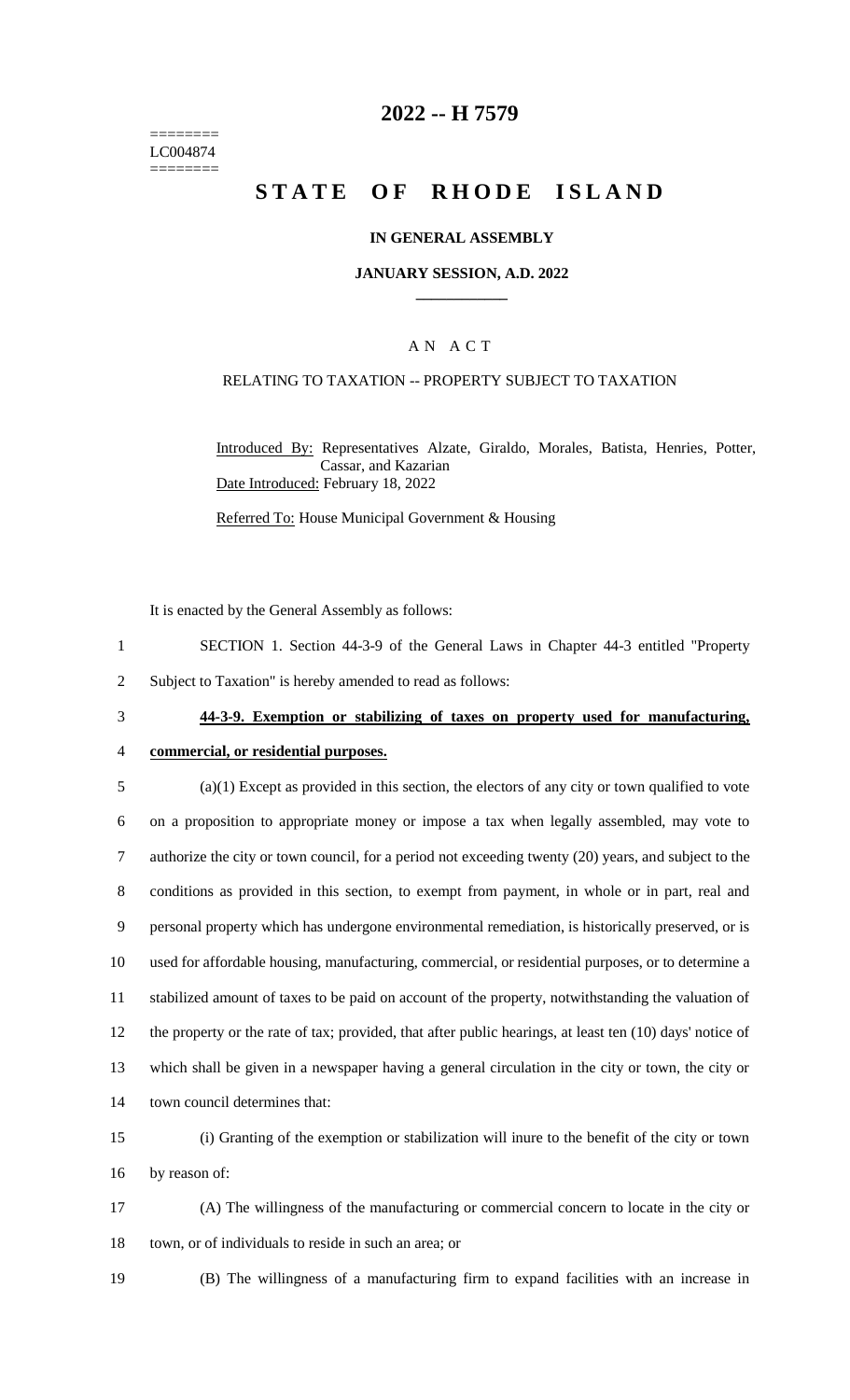employment or the willingness of a commercial or manufacturing concern to retain or expand its facility in the city or town and not substantially reduce its work force in the city or town; or

 (C) An improvement of the physical plant of the city or town which will result in a long-term economic benefit to the city or town and state; or

 (D) An improvement which converts or makes available land or facility that would otherwise be not developable or difficult to develop without substantial environmental remediation; or

 (ii) Granting of the exemption or stabilization of taxes will inure to the benefit of the city or town by reason of the willingness of a manufacturing or commercial or residential firm or property owner to construct new or to replace, reconstruct, convert, expand, retain or remodel existing buildings, facilities, machinery, or equipment with modern buildings, facilities, fixtures, machinery, or equipment resulting in an increase or maintenance in plant, residential housing or commercial building investment by the firm or property owned in the city or town;

 (2) Provided that should the city or town council make the determination in subparagraph (1)(i)(B) of this subsection, any exemption or stabilization may be granted as to new buildings, fixtures, machinery, or equipment for new buildings, firms or expansions, and may be granted as to existing buildings, fixtures, machinery and equipment for existing employers in the city or town. (b) Cities shall have the same authority as is granted to towns except that authority granted to the qualified electors of a town and to town councils shall be exercised in the case of a city by the city council.

 (c) For purposes of this section, "property used for commercial purposes" means any building or structures used essentially for offices or commercial enterprises.

 (d) Except as provided in this section, property, the payment of taxes on which has been so exempted or which is subject to the payment of a stabilized amount of taxes, shall not, during the period for which the exemption or stabilization of the amount of taxes is granted, be further liable to taxation by the city or town in which the property is located so long as the property is used for the manufacturing or commercial, or residential purposes for which the exemption or stabilized amount of taxes was made.

 (e) Notwithstanding any vote of the qualified electors of a town and findings of a town council or of any vote and findings by a city council, the property shall be assessed for and shall pay that portion of the tax, if any, assessed by the city or town in which the real or personal property is located, for the purpose of paying the indebtedness of the city or town and the indebtedness of the state or any political subdivision of the state to the extent assessed upon or apportioned to the city or town, and the interest on the indebtedness, and for appropriation to any sinking fund of the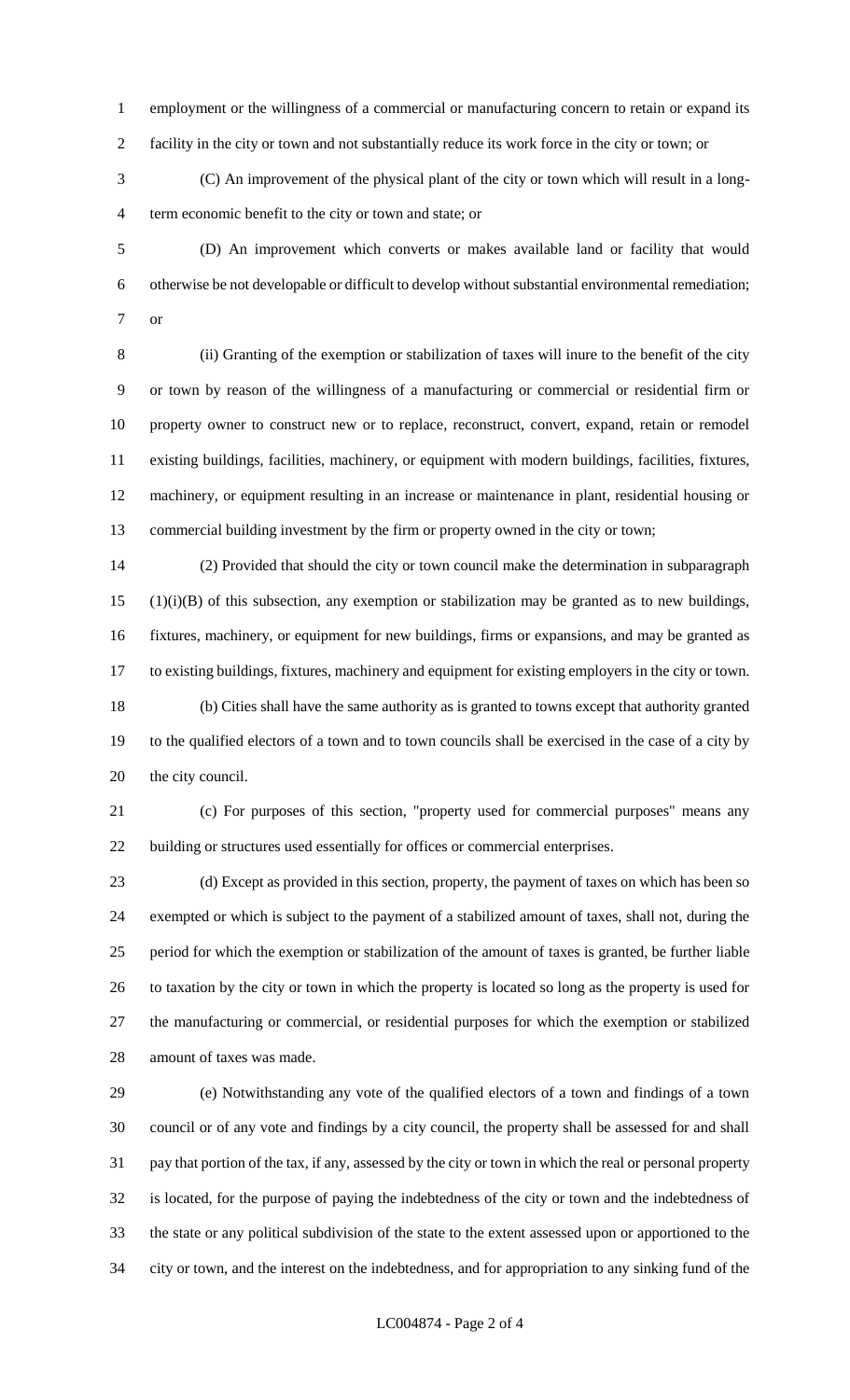- 1 city or town, which portion of the tax shall be paid in full, and the taxes so assessed and collected 2 shall be kept in a separate account and used only for that purpose.
- 3 (f) Nothing in this section shall be deemed to permit the exemption or stabilization 4 provided in this section for any manufacturing or commercial concern relocating from one city or 5 town within the state of Rhode Island to another.
- 6 (g) Renewable energy resources, as defined in § 39-26-5, qualify for tax stabilization 7 agreements pursuant to § 44-3-9(a).
- 8 (h)(1) Pursuant to subsection (a) of this section, tax exemption or stabilization granted to 9 residential development projects, shall require, as a condition of the agreement between the city or 10 town and the entity seeking relief, that: 11 (i) Residential development projects of five (5) to nine (9) housing units include a number
- 12 of affordable housing units not less than a number equal to eighteen percent (18%) of the market-13 rate units developed, or contribute an amount equal to eighteen percent (18%) of the total value of 14 the development project;
- 15 (ii) Residential development projects of ten (10) or more housing units shall include a 16 number of affordable housing units not less than a number equal to eighteen percent (18%) of the
- 17 market-rate units developed; and
- 18 (iii) Any such affordable housing units created, whether on-site or off-site, must be 19 comparable in size and quality to the average of all market-rate housing units in the development.
- 20 (2) In the event that the calculation set forth in subsections  $(h)(1)(i)$  through (ii) of this 21 section results in a remainder, a city or town granting tax exemption or stabilization for a residential
- 22 development project may establish payment terms requiring the developer to contribute an amount
- 
- 23 reasonably equivalent to the remainder to a city or town account.
- 24 (3) For the purposes of the section, affordable housing shall be defined as housing for sale 25 or rent with combined rental costs or combined mortgage loan debt service, property taxes, and 26 required insurance that do not exceed thirty percent (30%) of the gross annual income of a 27 household earning up to eighty percent (80%) of the Providence-Fall River, RI-MA metropolitan 28 area median income, as defined annually by the United States Department of Housing and Urban
- 29 Development.
- 
- 30 SECTION 2. This act shall take effect upon passage.

======== LC004874 ========